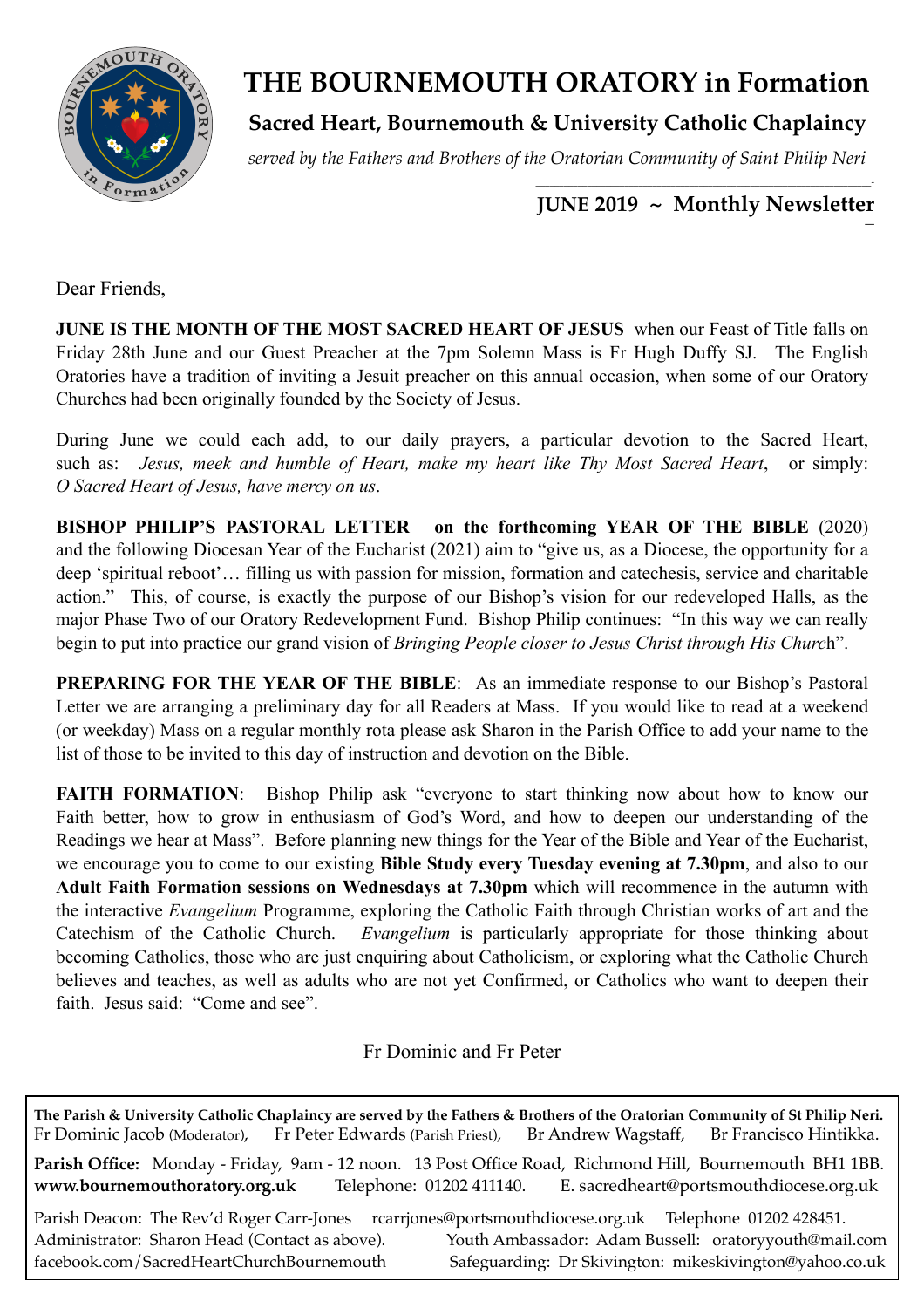# **MASS INTENTIONS for JUNE 2019 in the BOURNEMOUTH ORATORY**

| <b>Sunday 2nd June</b><br>Sat 5pm Fr Peter<br>Edwards<br>8am Marian Alday<br>10.30 Emanuel Saliba, RIP<br>4pm Pro Populo | <b>Sunday 9th June</b><br>Sat 5pm Anda Lorraine<br>Selebi, Wellbeing<br>8am Pro Populo<br>10.30 Enrico Marzoli, RIP<br>4pm Gerald Scott, RIP | <b>Sunday 16th June</b><br>Sat 5pmThanksgiving<br>8am Maria Teixeira De<br>Aguiar, RIP<br>10.30 Mike Cross, RIP<br>4pm Pro Populo | <b>Sunday 23rd June</b><br>Sat 5pm John Keely<br>8am Pro Populo<br>10.30 Conor Burns<br>4pm Bang-As Family,<br>Wellbeing | <b>Sunday 30th June</b><br>Sat 5pm Mr & Mrs<br>Tommy Murphy, RIP<br>8am Pro Populo<br>10.30 Sir John Butterfill<br>4pm Anna Colletti &<br>Luigi Arcoleo |
|--------------------------------------------------------------------------------------------------------------------------|----------------------------------------------------------------------------------------------------------------------------------------------|-----------------------------------------------------------------------------------------------------------------------------------|--------------------------------------------------------------------------------------------------------------------------|---------------------------------------------------------------------------------------------------------------------------------------------------------|
| <b>Monday 3rd</b><br>7.30 Oratory Benefactors<br>12.15 For All Priests                                                   | Monday 10th<br>7.30 Oratory Vocations<br>12.15 Nikki Cullen,<br>Wellbeing                                                                    | Monday 17th<br>7.30 Holy Souls<br>12.15 Bang-As Family,<br>Wellbeing                                                              | Monday 24th<br>7.30 Oratory Benefactors<br>12.15 Winnie Kelly, RIP                                                       | Monday 1st July<br>7.30 Oratory Vocations<br>12.15 Catherine Kelly                                                                                      |
| <b>Tuesday 4th</b><br><b>12.15 Mary Rees.</b><br>Wellbeing                                                               | <b>Tuesday 11th</b><br>12.15 For all Priests                                                                                                 | Tuesday 18th<br>12.15 Dolores.<br>Wellbeing                                                                                       | <b>Tuesday 25th</b><br>12.15 Dorothy Kemp, RIP                                                                           | <b>Tuesday 2nd</b><br><b>12.15 Patrick Matthews.</b><br><b>RIP</b>                                                                                      |
| <b>Wednesday 5th</b><br>7.30 Oratory Vocations<br>12.15 Holy Souls                                                       | Wednesday 12th<br>7.30 Oratory<br><b>Benefactors</b><br>12.15 St Anthony of<br>Padua                                                         | Wednesday 19th<br>7.30 Oratory Benefactors<br>12.15 Kypros<br>Theocharous & Sara<br>Lucantoni, Wedding                            | Wednesday 26th<br>7.30 Oratory Vocations<br>12.15 Anjelina Murray,<br>Wellbeing                                          | <b>Wednesday 3rd</b><br>7.30 Oratory<br><b>Benefactors</b><br>12.15 Geraldine Kelly                                                                     |
| Thursday 6th<br>12.15 Nikki Cullen,<br>Exams                                                                             | Thursday 13th<br>12.15 St Anthony of<br>Padua - and Blessing<br>of Bread                                                                     | Thursday 20th<br>12.15 Alba, Wellbeing                                                                                            | Thursday 27th<br>12.15 Leonora Abesamis, RIP<br>* 6pm Chris & Mary<br>Brennan, Wedding Anniv.                            | Thur 4th<br>12.15 Maria Teixeira de<br>Aguiar, RIP                                                                                                      |
| <b>Friday 7th</b><br>7.30 Joan Squire, RIP<br>12.15 For the Unborn<br>* 6pm Holy Souls                                   | Friday 14th<br>7.30 Bridgitte Ngwa, RIP<br>12.15 Sharon Whitaker,<br>"Come Holy Spirit"                                                      | Friday 21st<br>7.30 Oratory Vocations<br>12.15 For all Priests                                                                    | Friday 28th<br>7.30 Pro Populo<br>12.15 Fr John Lavers,<br><b>Ordination Anniversary</b><br>** 7pm St Anthony, T/giving  | Friday 5th<br>7.30 Veronica Murray, RIP<br>12.15 For the Unborn<br>* 6pm Thanksgiving                                                                   |
| Saturday 8th<br><b>ORDINATION at 12 noon</b><br>Br Andrew Wagstaff,<br>Cong. Orat.                                       | Saturday 15th<br>12.15 Rachel Russell,<br>Spiritual Blessings &<br>Birthday                                                                  | Saturday 22nd<br>12.15 Jose Pedro<br>Miranda, RIP                                                                                 | Saturday 29th<br>* 12 noon Zito Family,<br>Thanksgiving                                                                  | Saturday 6th<br>12.15 Barbara,<br>Thanksgiving &<br>Wellbeing                                                                                           |

**\*** Extraordinary Form Mass: 6pm on 1st Friday of each month, and the Eve of Holy Days. **\*\*** Solemn Mass 7pm on Friday 28th June, Solemnity of Sacred Heart of Jesus

**WE PRAY FOR OUR SICK & HOUSEBOUND PARISHIONERS:** Francis Addington, Ruth Balaam, Sylvia Burton, Brian Coburn, Liliana Couch, Justina Dawson, Rosemary Egan, Joseph (Joe) Farrugia, Fr Tim Finigan, Bernard Farrell, Mike Francis, Delia Furness, Kevin Harris, Bronislawa Konstantin, Tony Long, Tony McCarthy, Mary Moret, Ann Murray, Arlene Nicol, Laurens Obagi, Kenneth & Gladys Richardson, Sheila Shelley, Matthew Sims, Alf Skee, Rose Smith, Attracta Spears, Michael Sullivan, Hilary Timson, Marjorie Walsh, Kathleen Wood, Sue Woodward and Alan Wright.

**OF YOUR CHARITY PRAY FOR THE REPOSE OF THE SOULS OF THOSE WHO HAVE DIED RECENTLY,** especially Christopher (Roy) Coombs, Jean Bingham, Philip Healy & Giovanna Harvey.

**AND THOSE WHOSE ANNIVERSARY OF DEATH OCCURS DURING JUNE: 3rd** Marie Winifred Ellis, **6th** Helena Hertmanowska, **7th** Maria Carmen Socorro, Gerald Roy Scott, **10th** Albert Thomas Gordon, **11th** Tadeusz Wais, **12th**  Patrick Walter Kellaway, Elzbieta Sikorska, Maeve Frances Gorham, **13th** Irmgarda Maria Radomska, **14th** Michael Nawson, Lucian Handoo, **15th** Irene Mary Muriel Chilcott, Richard George Shackell, June Elizabetta Arnold, **17th** Michael Joseph Gillespie, Jean Hancock, **18th** Edward McKenzie, **19th** Patrick Fitzpatrick Mandara, **22nd** Violet Mary Bowen, **26th** Helen Grainger, Leo Francis Marshall, Albert Francis Parkes, **27th** Catherine Maud McRory, **28th** Paulo Augusto Coelho Guimaraes.

#### **The Annunciation & St Edmund Campion**  Mass: 9am (Polish), 11am, 6.30pm Fr Bernardine Nsom 218 Charminster Rd BH8 9RW Tel: 01202 513369

**Polish Chaplain - St Edmund Campion** Mass: 9am, 7pm (Polish) Fr Andrzej Zuziak, SChr. 481 Castle Lane West BH8 9TN [bournemouth@pcmew.org](mailto:bournemouth@pcmew.org) Tel: Tel: 01202 425286 01202 619668

#### **BOURNEMOUTH PASTORAL AREA**

**Corpus Christi**  Mass: 6pm (Vigil), 9.30am, 5pm Fr Adrian Howell SJ 18 St James's Square Boscombe BH5 2BX

**Our Lady Immaculate**  Mass: 9am, 11am Fr Andrew Moore 32 Alum Chine Road **Westbourne** BH4 9DX Tel: 01202 760640

#### **Hospital Chaplains:**  Fr Darryl Jordan OLW Chaplaincy: **01202 704221.** Royal Bmth & Christchurch Switchboard: **01202 303626** (ask for Chaplaincy). Dcn McConville for Poole Hospital: **01202 442167**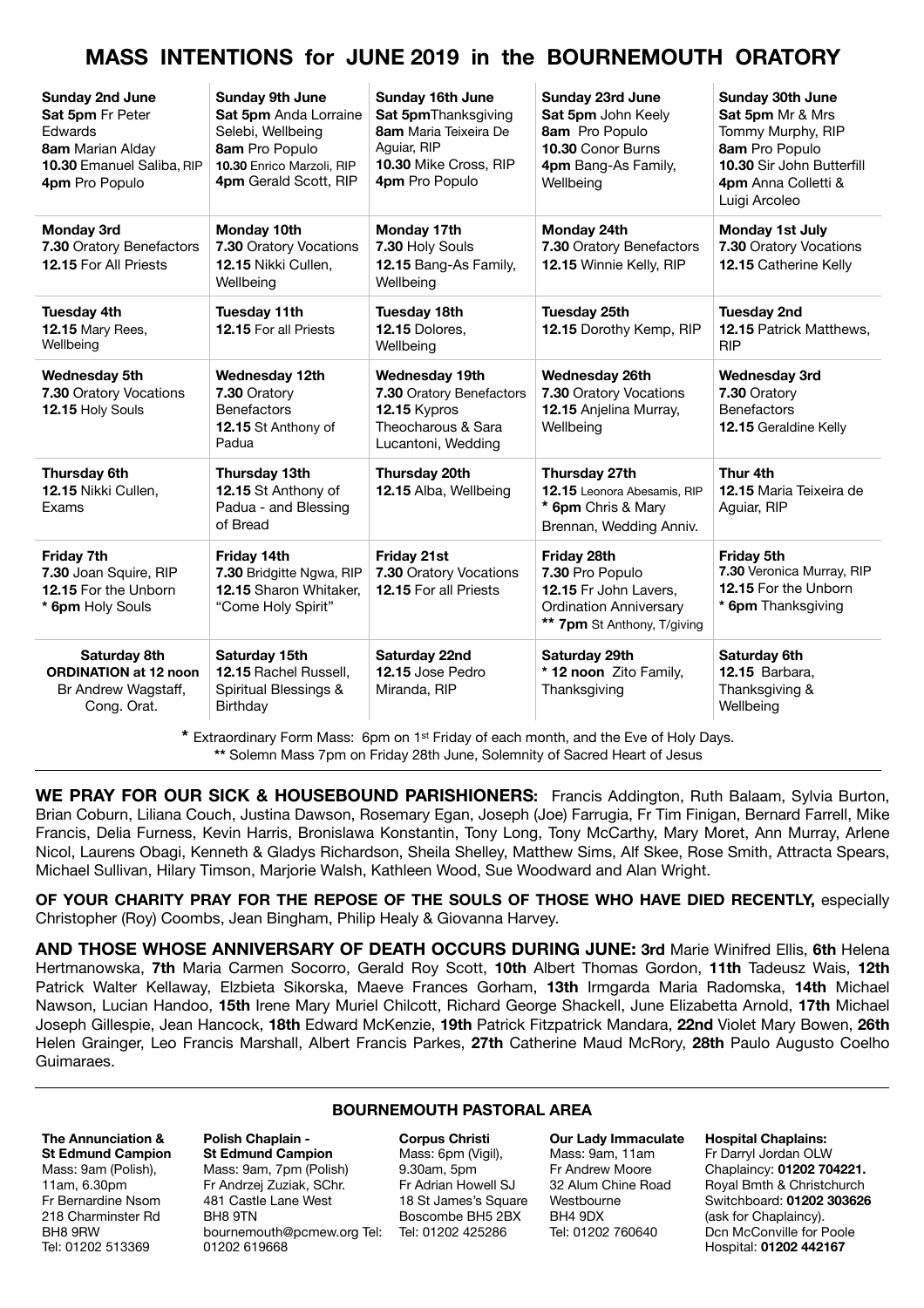# **Oratory Redevelopment Appeal**



The Appeal Fund is about to be launched with an explanatory and informative brochure featuring the distinctive logo at the top of this column, indicating Richmond Hill to the left, and the sea beneath.

The **O**ratory **R**edevelopment **A**ppeal - **T**housand **E**xpansion = ORATE Fund (as in *Orate, Fratres -* ie. "Pray, Brethren…") needs 100 people who will each give £1,000 this year (and a similar amount in 2020 and 2021). That's £84 per month, or £20 per week, or just £2.74 per day - the price of a cup of good coffee!

**(1)** The brochure shows how your £1,000 **Expands** by the initial 100 Parishioners each recruiting 9 other (non parishioners) to follow their example, thus **expanding** their £100,000 to £1,000,000, to raise the necessary £3 million over 3 years. We pray that YOU will be one of these Champions. **(2)** A list of 1,000 items for the new centre enables donors to contribute smaller sums for identifiable objects alongside the major **Thousand Expansion** fund. **(3)** Our Fund Raising Project Manager is also applying for various Grant Aid funds. This triple approach makes the otherwise daunting sum manageable and achievable.

### **LATEST UPDATE**

The Phase 1 refurbishment of the Oratory House is running about a month behind schedule, so that the Fathers and Brothers can move back into their home during September, and Oratory life recommence.

Since March 2018's enforced closure of the House, there has been no water or WC for the Church, but this is rectified by this month's installation of the platform lift, linking the Church to the WCs in our hall, as a preliminary part of Phase 2.

Phase 2 - complete redevelopment of the halls and subterranean areas - is due to begin in the summer of next year to realise Bishop Philip's 'vision' (indicated in his Pastoral Letter on the national Year of the Bible) as a centre of Evangelization, Formation and Catechetics, with modern conference halls, parish / chaplaincy offices, bookshop, restaurant, and facilities for services to the homeless and needy.

# **Some of our fundraising events**

### **ORATORY MONTHLY CONCERTS**

Many thanks to our own Hannah Scott and Peter Murdock-Saint for last month's delightful flute and organ recital which raised the splendid sum of £712.45 for the Oratory Redevelopment Fund.

**ELUNED PIERCE, PRINCIPAL HARPIST** of the Bournemouth Symphony Orchestra, is this month's Guest Recitalist on **Thursday 20th June at 7pm**. She performs as a chamber music  $\&$  solo harpist with most British Orchestras, in the USA and throughout Europe, including with Pavarotti and Lady Gaga!

**WOODSTOCK CHORALAIRES** of Ontario, Canada, are next month's guests on **Monday 8th July at 7.30pm**, performing choral pieces by Bach, Cacavas, Lojeski, Mozart, Rutter, and Stainer; Canadian composers Clark, Daley, Willan and others, with a soloist and flautist.

\_\_\_\_\_\_\_\_\_\_\_\_\_\_\_\_\_\_\_\_\_\_\_\_\_\_\_\_\_\_\_\_\_\_\_\_\_\_\_\_\_\_\_\_\_\_\_\_\_\_\_\_\_\_\_\_\_\_\_\_\_\_\_\_\_\_\_\_\_\_\_\_\_\_\_\_\_\_\_\_\_\_\_\_\_

**BINGO FISH 'n' CHIPS EVENING** Friday 5th July, 6.30pm doors open. 7pm Food served. Join us for a fun bingo and tasty evening in the Parish Hall in support of the Oratory Redevelopment Fund. Tea, coffee and squash on sale, or bring your own drinks. Tickets are on sale after weekend Masses and from the Parish Office. Tickets: Adult £15, children (under 12 years) £5. Ticket admits one person: includes one portion of food and one bingo card. Extra bingo cards £2 each.

**JEWELLERY in any condition and good quality bric-a-brac** are needed. A few years ago we raised a lot of money at the Winton Carnival, selling jewellery donated by Parishioners to support our Shine Appeal.

 $\_$  , and the state of the state of the state of the state of the state of the state of the state of the state of the state of the state of the state of the state of the state of the state of the state of the state of the

We ask your help again as part of the massive Redevelopment fundraising the Parish is about to undertake. Donations of jewellery in any condition will be greatly appreciated. We have a Catholic jeweller who will give us good prices for the most valuable items, and the remainder we aim to sell at next month's Carnival and other future events. Items can be left at the Parish Office. If you could help on the day please give your contact details to Sharon in the Office, or to Alison or Mike Davis.